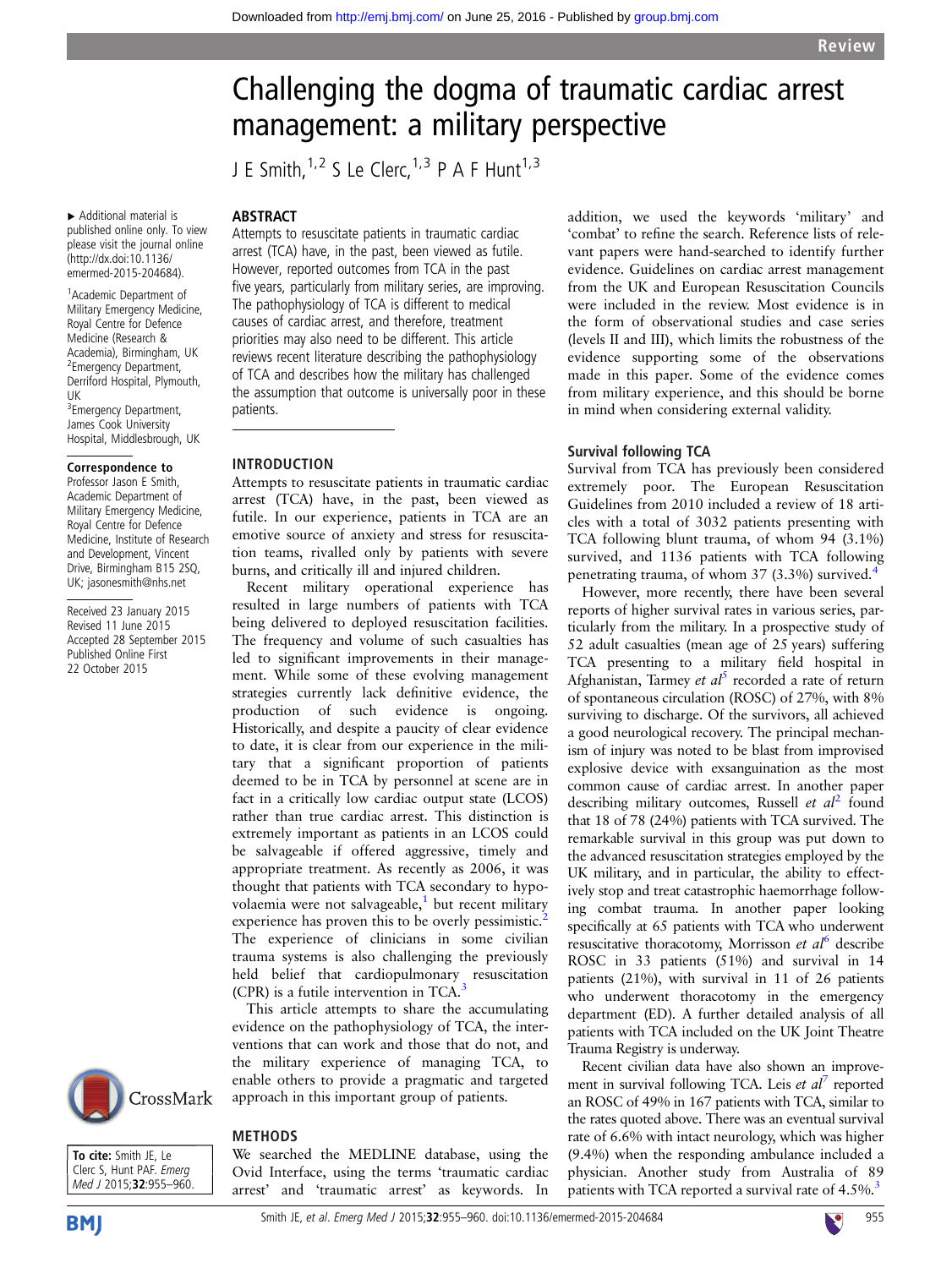# Review

## Novel concepts in TCA management

Patients with TCA have different pathophysiological processes to those suffering cardiac arrest from medical causes. Three algorithms have been described recently, all highlighting the difference between medical and TCA management.<sup>8-[10](#page-4-0)</sup> Patients suffering cardiac arrest due to medical conditions will usually have a full circulating volume, and therefore, the standard elements of resuscitation such as external chest compressions (ECCs) can restore a proportion of normal cardiac output. In contrast, the majority of patients with reversible TCA will have either critical hypovolaemia, tension pneumothorax or cardiac tamponade, the physiology of which cannot be reversed by delivering CPR alone; in the absence of cardiac injury, it is likely that the heart is healthy, but the circulation is the issue that needs to be addressed. The concept of a critically low-flow state is one that has been demonstrated in the military trauma context.<sup>[5](#page-4-0)</sup> Although a central pulse may not palpable, organised cardiac electrical activity (described as pulseless electrical activity (PEA)) may still be present. In these instances, the ventricles demonstrate appropriate hyperdynamic contractility but appear underfilled when viewed with ultrasound.<sup>[11](#page-4-0)</sup> This reversible cause may, therefore, be targeted by aggressive resuscitation.

Distinguishing between cardiac mechanical 'standstill' and a critically LCOS is a key factor when considering the platinum 10 minutes, often described as the window when interventions will determine the survivability or otherwise of a trauma patient.<sup>[12](#page-4-0)</sup> According to the European Resuscitation Guidelines, the diagnosis of TCA is a clinical one in trauma victims presenting unresponsive, apnoeic and pulseless, with or without organised (electrocardiographic) cardiac activity. If the concept that LCOS exists is accepted, it becomes extremely difficult to ascertain the start point of true cardiac arrest (although ultrasound can guide this, as described below). The distinction also needs to be made between TCA and commotio cordis, $13$  or medical causes of cardiac arrest that may lead to secondary trauma, in which case standard ALS care, including CPR, may be appropriate.[4](#page-4-0) The challenge for the trauma team is to rapidly determine which of the trauma victims arriving in suspected TCA still have residual cardiac output with a potentially reversible cause, and therefore, could benefit from aggressive resuscitation.

One potential method is to visualise the rate and quality of myocardial contractility and cardiac filling using ultrasound. In military trauma teams, a consultant radiologist will usually be available to provide this, although all senior emergency physicians in the UK are now trained in the ultrasound skills necessary to assess cardiac motion, detect free fluid in the abdomen, pericardial effusion and pneumothoraces.

# Irreversible causes of TCA

Typically, the causes of TCA are divided into those deemed potentially reversible and those that are not. Examples of cases where patients are identified by the Joint Royal Colleges Ambulance Liaison Committee ( JRCALC) as irreversible and where resuscitation should not be attempted include massive cranial and cerebral destruction; hemicorporectomy; massive truncal injury incompatible with life, including decapitation; decomposition or putrefaction; incineration; hypostatis (blood pooling) and rigor mortis.

Additionally, according to guidance from the JRCALC, resuscitation is deemed futile when there has been asystole >15 min without bystander CPR or submersion for >1 h in adults, or 1.5 h for children.[14](#page-4-0)

In practice, some patients who present with TCA have devastating neurological injury. In this group of patients, no intervention will reverse the primary neurological injury, and therefore, TCA in this group is also irreversible.

# Reversible causes of TCA

Some causes of cardiac arrest are potentially reversible as described in traditional resuscitation guidelines as the 'the 4Hs and 4Ts'.<sup>[15](#page-4-0)</sup> Those specific to TCA are hypoxia, hypovolaemia, tension pneumothorax and cardiac tamponade. These pathological processes are potentially amenable to aggressive early treatment.

# Control of haemorrhage and fluid resuscitation

Given the likelihood of a LCOS state in TCA, initial resuscitation measures should focus on aggressive control of haemorrhage, and addressing hypovolaemia and hypoxia. Although a detailed review of these measures is beyond the scope of this paper, current standard of care includes pressure dressings, novel haemostatic agents and/or tourniquets to control bleeding. Mitigation of non-compressible haemorrhage can be initiated with pelvic binder placement for blunt trauma patients where suspicion of injury is high, and long bone traction for identified fractures. Hypovolaemia is addressed with rapid volume replacement using blood products in order to maximise oxygencarrying capacity, circulating volume and treatment of trauma-induced coagulopathy. The use of crystalloids can exacerbate traumatic coagulopathy and should be avoided unless there is no alternative and emergency transport is prolonged.<sup>[4](#page-4-0)</sup>

Obtaining large vessel circulatory access is paramount in order to facilitate rapid infusion of blood products. However, if there is a delay in obtaining venous access, rapid infusion can still be achieved through an intraosseous needle.<sup>[16](#page-4-0)</sup> As resistance to flow is higher, an appropriate infusion system is required to deliver blood products; this could involve a three-way tap and 50 mL syringe in the circuit with which to draw and infuse through the intraosseous needle system. Although concern regarding the potential for haemolysis has been raised, $17$  there is no scientific evidence to suggest this is a limitation.<sup>[18](#page-4-0)</sup>

Military practice includes routine near-patient testing for haemoglobin,  $[Ca^{2+}]$ , blood gas analysis and rotational thomboelastometry (ROTEM) as a guide to administration of blood products including PRC, FFP, platelets and cryoprecipitate in a bespoke, targeted fashion.<sup>[19](#page-4-0)</sup> This approach has been supported by evidence from a civilian study of patients requiring more than five units of red blood cells in a  $24$  h period.<sup>[20](#page-4-0)</sup> However, a recent Cochrane systematic review failed to find convincing evidence in support of the use of ROTEM for trauma-induced coagulopathy and called for further research before it is instituted into routine clinical practice. $2<sup>1</sup>$ 

# Airway

As in medical cardiac arrest, intubation improves oxygen delivery to the tissues and should be performed early. There is some animal evidence that permissive hypoventilation can optimise venous return.<sup>2</sup>

# Drugs in TCA

It is currently accepted practice that during the management of medical cardiac arrest intravenous adrenaline is administered in accordance with ALS guidelines. It is believed that this supports an increase in venous return by increasing systemic vascular resistance, and consequently, improves cardiac output; however, there is limited evidence for the efficacy of any drugs during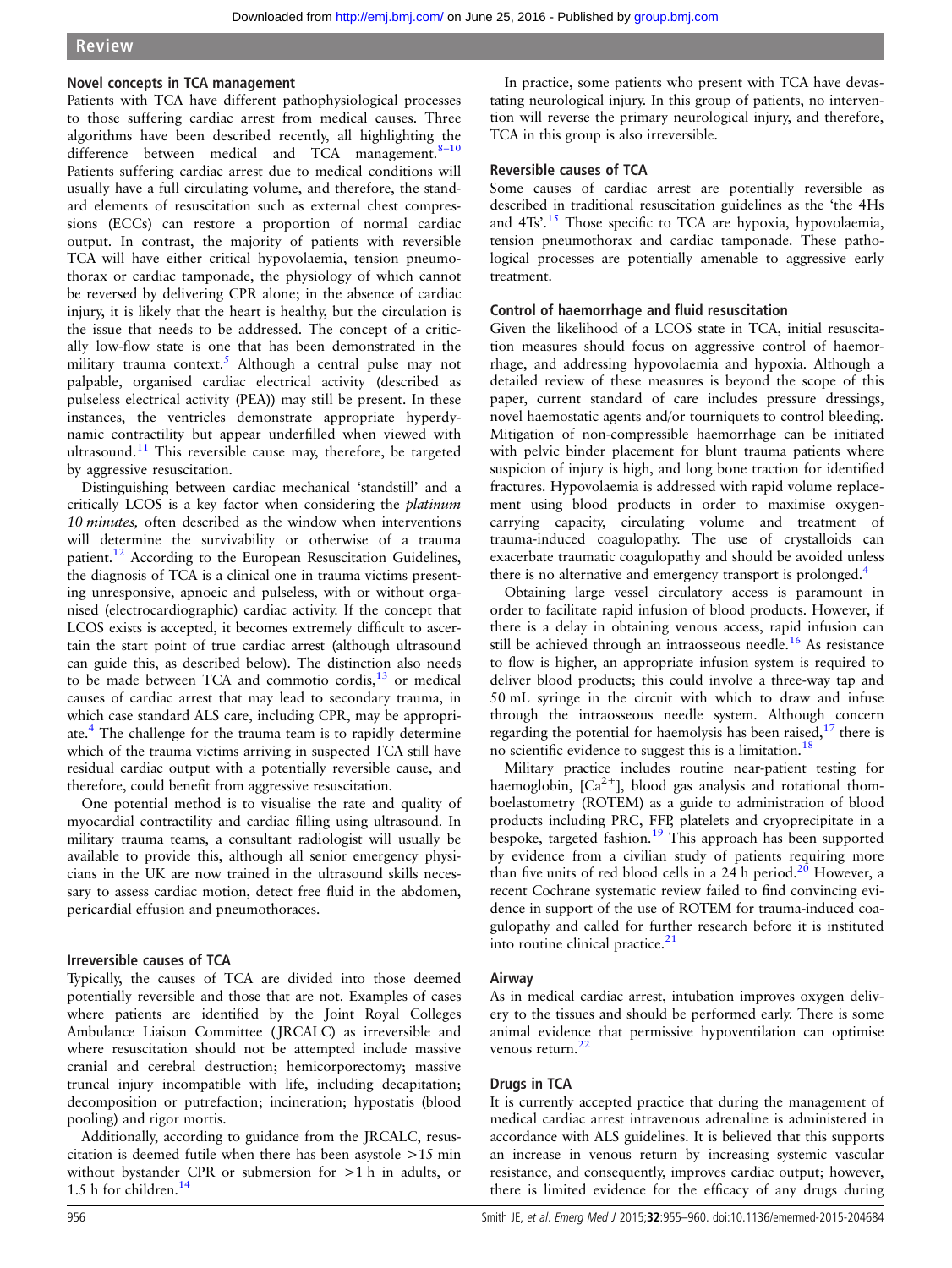cardiac arrests of medical cause. A recent randomised control trial has questioned the role of adrenaline; although associated with increased incidence of ROSC, there was no improvement in survival to hospital discharge. $23$  In the TCA patient, adrenaline may adversely affect cerebral microvascular flow, worsening cerebral ischaemia in an already severely acidaemic and maximally vasoconstricted victim. The role of other vasopressors in TCA is unclear, with a limited evidence base involving mainly case reports. However, results from a prospective cohort study of patients in severe haemorrhagic shock suggest that early vasopressors may worsen outcome and result in an 80% higher risk of mortality.<sup>[24](#page-4-0)</sup>

Drugs that may be indicated in TCA include tranexamic acid for those with life-threatening haemorrhage<sup>[25](#page-4-0)</sup> and administration of parenteral calcium to offset the effects of citrate in stored blood for those receiving massive transfusion.<sup>[26 27](#page-4-0)</sup>

#### The role of resuscitative thoracotomy

A meta-analysis of 42 outcome studies including 7035 emergency department thoracotomies (EDTs) demonstrated an overall survival rate of 7.8%, of which 15% survived with some degree of neurological deficit.<sup>[28](#page-4-0)</sup> The outcome following EDT in blunt trauma victims with witnessed TCA is poor, with an estimated survival rate of 1.6%. The survival rate is highest, estimated as 31%, following penetrating cardiac injuries with a short on-scene and transport time, witnessed signs of life or ECG activity[.28](#page-4-0)

However, resuscitative thoracotomy should not be seen as purely a last-ditch resort in those who are destined to die $<sup>6</sup>$  and</sup> should be considered in all those presenting in TCA. Similarly, the time-critical 10 min window from point of witnessed cardiac arrest to thoracotomy<sup>[29](#page-4-0)</sup> is likely to be challenged when current evidence is reviewed and the concept of LCOS gathers wider acceptance.

In the military population, the role of resuscitative thoracotomy was questioned in one early series, $30$  but there are later descriptions of successful resuscitation following thoracotomy by the same authors,  $5/6$  who conclude that resuscitative thoracotomy following combat injury will yield survivors. Best outcomes are in patients who arrest in the ED or on admission to the hospital. $\frac{6}{5}$ 

As a body cavity access technique, the practice of thoracotomy is arguably relatively straightforward and can be performed with commonly available, non-specialist equipment in any clinical setting as demonstrated by numerous prehospital helicopter emergency medical services (HEMS) systems operating around the world. However, the key to successful resuscitation is in the subsequent identification and control of bleeding, where possible. As part of a protocolised TCA approach, existing incisions for bilateral thoracostomies can be extended anteriorly to the midline and slightly posteriorly in a clamshell approach.<sup>[31](#page-4-0)</sup> This technique allows clinicians to gain access to the pericardium, myocardium, lungs and great vessels. The primary indication for EDT in the management of TCA is to relieve cardiac tamponade, but it will also facilitate interventions aimed at controlling bleeding from the heart, lungs or great vessels. This can be achieved in a variety of methods including direct pressure, haemostatic compounds, sutures or surgical clips. Thoracotomy also enables cross-clamping of the descending aorta or simply direct pressure applied posteriorly against the vertebrae in order to control ongoing haemorrhage below the diaphragm.

Resuscitative endovascular balloon occlusion of the aorta achieves a similar mechanical effect to aortic cross clamping and

is under investigation as a potential option in the management of patients with TCA.[32](#page-4-0)

#### Tension pneumothorax

Ongoing intrapleural accumulation of air from a bronchopleural leak, open pneumothorax or injudicious positive airway pressure will lead to a rise in intrathoracic pressure. If untreated, this will eventually lead to mediastinal shift and reduced venous return, resulting in obstructive shock and subsequent cardiac arrest. Spontaneously breathing patients may tolerate tension pneumothorax for some time before becoming critically compromised by the lack of venous return, leading to a sudden loss of cardiac output. Unlike medical cardiac arrest, chest compressions are unlikely to be of benefit and efforts should instead be focused on proactive decompression of the tension pneumothorax by bilateral open thoracostomies.<sup>33-[35](#page-4-0)</sup> Conventional needle thoracocentesis techniques are prone to failure due to mechanical obstruction or kinking, not reaching the pleural space effectively or causing iatrogenic injury.<sup>36</sup>  $3^{\frac{3}{7}}$  Open thoracostomies are effective in allowing complete lung re-expansion and much quicker to perform than tube thoracostomies.

#### Cardiac tamponade

Cardiac tamponade is more common in penetrating trauma, particularly secondary to knife-related cardiac wounds, although it can occur following blunt trauma. Compression of the heart by blood building up within the pericardial sac leads to a rise in diastolic pressure, impairing cardiac filling with a resultant fall in stroke volume and consequently cardiac output. The use of ECCs in this group of patients will be ineffective as the underlying physiological process is obstructive, and attempts to mechanically compress the heart will fail to restore stroke volume or cardiac output. There is no evidence of benefit from needle pericardiocentesis, and it may cause myocardial injury and delay other more effective therapeutic measures.<sup>4</sup> The treatment of choice is immediate surgical release of tamponade via thoracotomy.

#### External chest compressions: a waste of energy?

It is well recognised that early and effective ECCs with minimal interruptions improve outcomes in patients suffering medical cardiac arrest. ECCs are less likely to be effective in hypovolaemic TCA compared with cardiac arrest from other causes, although the only evidence to guide practice is from a small animal study, which showed no haemodynamic benefit in performing ECC. $38$ 

In patients with normovolaemic cardiac arrest, ECC has been shown to deliver around one-third of normal blood flow to the brain, although this relies on adequate venous return.<sup>39</sup> In a critically hypovolaemic patient, it will be much lower. The authors, therefore, recommend withholding ECC in a patient with clear signs of hypovolaemic TCA, certainly while more urgent interventions are carried out, and until adequate circulating volume has been restored. However, due to the complex nature of severe injuries and often multiple factors leading to TCA, compressions should not be considered as a futile measure in all cases.<sup>34</sup>

#### **Ultrasound**

Emergency ultrasonography is a proven investigation in trauma resuscitation and is a sensitive test for pericardial tamponade.<sup>[40](#page-4-0)</sup> Other important findings, such as haemoperitoneum and haemothorax or pneumothorax, can also be diagnosed reliably with ultrasound, and it has been shown to reduce time to definitive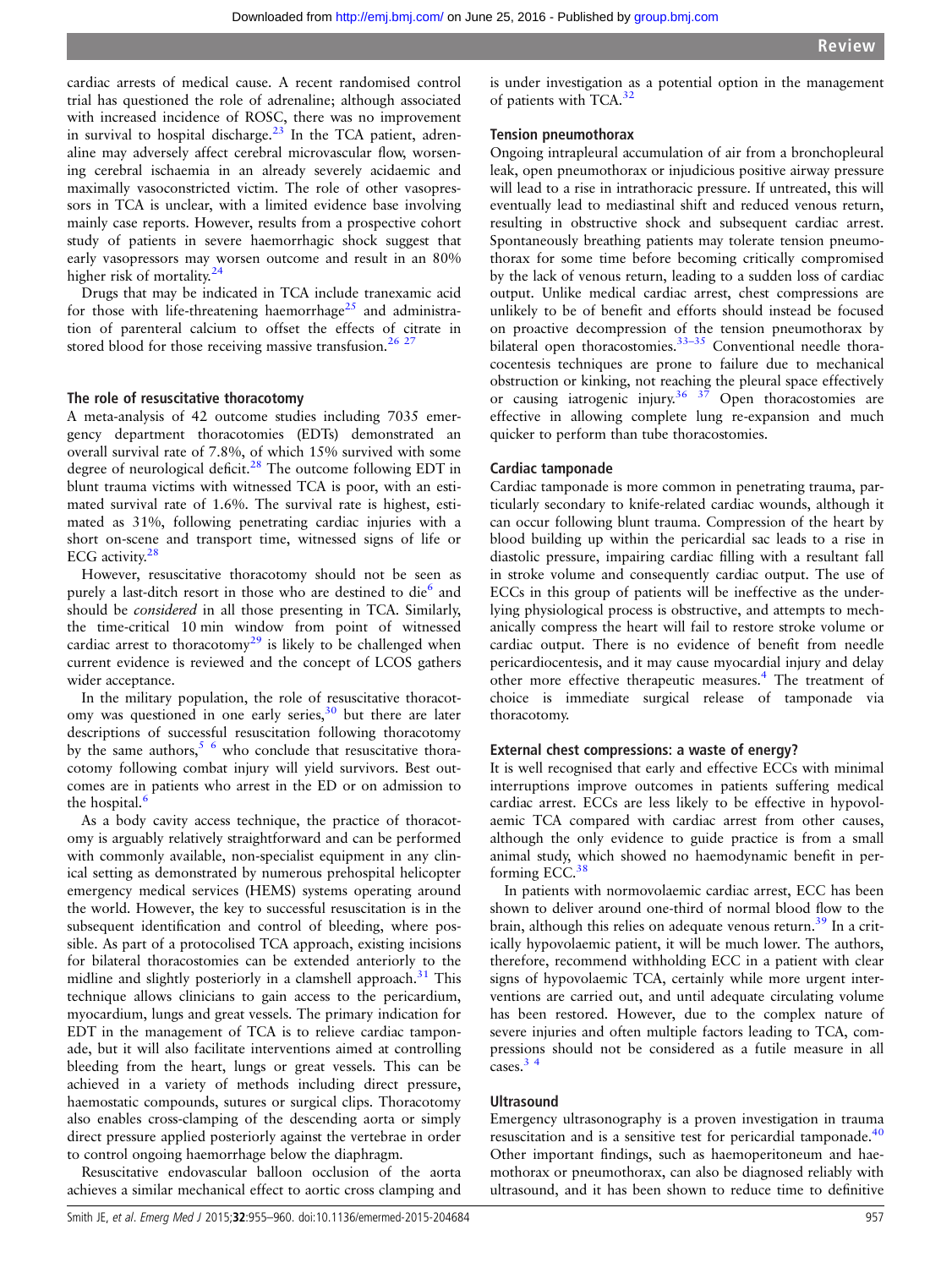surgery in trauma patients. $41$  As a portable bedside technique, it can be integrated unobtrusively into TCA protocols. Prehospital ultrasound includes simple thoracic ultrasound and focused assessment with sonography in trauma.<sup>[10](#page-4-0)</sup> Two of the authors (PAFH and SLC) have practical experience of using prehospital ultrasound successfully and safely in both military and civilian helicopter-based primary retrieval systems, with good image quality and utility for assessment; aiding interventions such as central venous access and regional anaesthesia.

# The military approach

The military approach begins with the training of resuscitation teams (box 1). Military resuscitation teams discuss TCA in detail and rehearse decision-making, team-working and individual skills in a simulated environment well in advance of providing trauma care on operations. Criteria for patients in whom we will perform chest compressions or administer adrenaline to (it is possible that neither may be indicated in TCA) are agreed in advance by consensus within clear, defined operating procedures. From a human factors perspective, the team is, therefore,

# Box 1 The military approach

- 1. Protocols: traumatic cardiac arrest (TCA) protocols are developed to create shared understanding of approaches.
- 2. Teams: teams rehearse regularly, focusing on trauma team management in a 'real-life' resuscitation setting with full multidisciplinary involvement, including senior representation from:
	- ▸ Emergency department personnel
	- ▸ Anaesthesia and critical care
	- $\blacktriangleright$  Surgical teams with general, orthopaedic,
	- cardiothoracic and vascular capability
	- ▸ Radiology
- 3. Initial management: <C>ABC (listed in order but may be performed simultaneously):
	- ▸ Control of external haemorrhage
	- ▸ Tracheal intubation and ventilation
	- ▸ Bilateral open thoracostomies
	- ▶ Application of a pelvic binder if appropriate mechanism of injury
	- ▸ Rapid blood product administration: (pRBC+FFP in a 1:1 ratio)
	- ▸ Consideration of resuscitative emergency department thoracotomy
- 4. Further measures:
	- $\triangleright$  Tranexamic acid 1 g (15 mg/kg) intravenous/ intraosseous over 15 min should be administered within 3 h of injury to all patients with TCA secondary to blood loss, followed by an infusion of 1 g over 8 h.
	- ▶ Calcium replacement should be considered during massive blood transfusion, with monitoring of  $[Ca<sup>2+</sup>]$ levels.
	- ▸ Targeted blood product administration should be guided by rapid coagulation testing such as rotational thomboelastometry as soon as possible after return of spontaneous circulation.
	- ▸ External chest compressions in TCA are not attempted until underlying causes have been appropriately addressed, including hypoxia, hypovolaemia, tension pneumothorax and cardiac tamponade.

able to function effectively with a shared understanding of key objectives, enabling safe, rapid and decisive treatment within the first few seconds and minutes of the patient's arrival. This is developed during individual and team training in a simulated environment at a whole hospital exercise $42$  and the Military Operational Surgical Training course.[43](#page-5-0)

There are few differences between military and civilian trauma teams, but some key features should be highlighted. In addition to an airway clinician and assistant, the team includes another senior clinician standing by in order to obtain rapid central venous access; the preferred site being the right subclavian vein using a large bore (usually 8.5F gauge) trauma line. Other personnel are specifically tasked to manage the rapid infusion devices (one device on each side of the patient) to facilitate rapid transfusion of blood products. Within the military system, pre-alerts are reliably passed from prehospital medical platforms to the receiving facility so that units of packed red blood cells and thawed plasma are prepared, checked and ready for immediate transfusion. The rapid infusion devices are run through with crystalloid solution so that they are ready to be used. A consultant radiologist is part of the trauma team and provides rapid diagnostic information with ultrasound, offering the benefit of early visualisation of the heart in order to guide subsequent targeted treatment if required, such as the release of cardiac tamponade at thoracotomy.

# Post-resuscitation care

Once ROSC has been achieved, access to definitive surgical haemorrhage control is key to optimising outcome. Military experience has emphasised the benefit of having a functional operating theatre adjacent to the resuscitation room. However, physical proximity is only part of the solution—the mindset also needs to be right. Trauma team leaders should recognise when to transfer the patient rapidly to an operating theatre or even to move directly there on arrival—a process termed right turn resuscitation in Camp Bastion due to the layout of the resuscitation room.<sup>[44](#page-5-0)</sup> Surgical control of lifethreatening haemorrhage is a key component of damage control resuscitation, and the operating theatre should, therefore, be seen as an extension of the resuscitation room in cases of TCA. Whole-body CT scanning should be considered for diagnostic purposes following ROSC, if the patient is stable enough, in order to guide further emergency surgical or radiological intervention and to identify other important or time-critical injuries such as intracranial or spinal injury.

A formal secondary survey should be delayed until the patient is stable enough to allow a more comprehensive clinical examination. However, any other important or significant injuries should be documented clearly for further management as soon as possible.

# When to stop resuscitation

Cessation of resuscitation is an emotive subject and represents one of the most difficult decisions to be made in the management of trauma victims. In many cases, the obvious severity of the injuries, the nature of the presentation, comorbidities or lack of physiological reserve allow the decision to be made confidently and appropriately. However, there are also a number of features that may suggest futility in continuing resuscitation for TCA. Guidelines have been published regarding the termination or withholding of out-of-hospital resuscitation for TCA cases, <sup>[45](#page-5-0)</sup> although the general adoption of these remains controversial.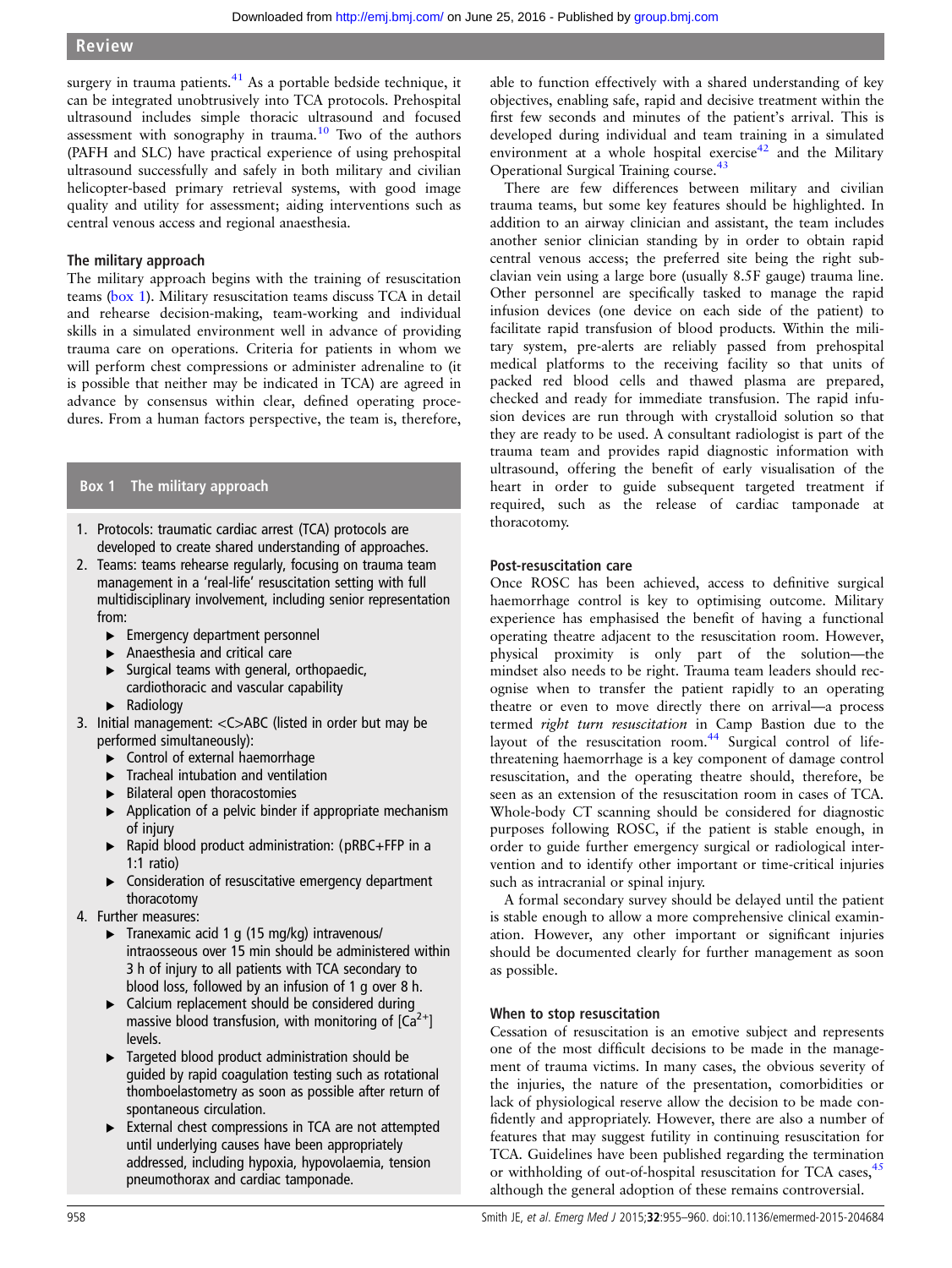<span id="page-4-0"></span>In a recent military case series of 52 patients, the longest duration of TCA associated with survival was 24 min. All of the survivors demonstrated PEA rhythms during arrest, whereas asystole was universally associated with death. Also, 6 out of 24 of the patients had ultrasound evidence of cardiac activity during arrest; all six with cardiac activity subsequently exhibited ROSC and two survived to hospital discharge.<sup>5</sup> Existing civilian guidelines suggest that the maximum CPR time associated with favourable outcome following TCA is 16 min.<sup>4</sup>

#### Limitations of this review

It should be highlighted that the patient population, mechanism of injury and clinical trauma teams are different in a military environment. The increasing proportion of elderly major trauma in the UK limits the applicability of some of these recommendations to the UK trauma population, $42$  and the end-to-end trauma care that military personnel benefit from on deployed operations<sup>[46](#page-5-0)</sup> is not replicated in a civilian environment.

It should be emphasised that some of the recommendations from this review are, by necessity, experience and opinion based, rather than evidence based.

#### **SUMMARY**

The underlying pathophysiology, and therefore, clinical management of patients with TCA, is different to that of patients with medical cardiac arrest, and resuscitative efforts should be directed at providing rapid and proactive interventions designed to treat the potential reversible causes. ECCs should not delay, or interfere with, these interventions. The use of a protocol can ensure rapid, consistent and structured delivery of evidencebased clinical care for the relatively small number of critically injured patients arriving in hospital with TCA. An example of a TCA resuscitation protocol is available as an online resource (supplementary file one).

Contributors JS and SLC initiated the review. All authors contributed to the review of the literature and the development of the manuscript. All authors have approved the final version of the manuscript.

Competing interests All authors are serving members of HM Armed Forces.

Provenance and peer review Not commissioned; externally peer reviewed.

#### **REFERENCES**

- 1 Lockey D, Crewdson K, Davies G. Traumatic cardiac arrest: who are the survivors? [Ann Emerg Med](http://dx.doi.org/10.1016/j.annemergmed.2006.03.015) 2006;48:240–4.
- 2 Russell RJ, Hodgetts TJ, McLeod J, et al. The role of trauma scoring in developing trauma clinical governance in the Defence Medical Services. [Philos Trans R Soc B](http://dx.doi.org/10.1098/rstb.2010.0232) 2011;366:171–91.
- 3 Willis CD, Cameron PA, Bernard SA, et al. Cardiopulmonary resuscitation after traumatic cardiac arrest is not always futile. [Injury](http://dx.doi.org/10.1016/j.injury.2005.11.011) 2006;37:448-54.
- 4 Soar J, Perkins GD, Abbas G, et al. European Resuscitation Council Guidelines for Resuscitation 2010 Section 8. Cardiac arrest in special circumstances: Electrolyte abnormalities, poisoning, drowning, accidental hypothermia, hyperthermia, asthma, anaphylaxis, cardiac surgery, trauma, pregnancy, electrocution. [Resuscitation](http://dx.doi.org/10.1016/j.resuscitation.2010.08.015) 2010;81:1400–33.
- 5 Tarmey NT, Park CL, Bartels OJ, et al. Outcomes following military traumatic cardiorespiratory arrest: a prospective observational study. [Resuscitation](http://dx.doi.org/10.1016/j.resuscitation.2011.04.018) 2011;82:1194–7.
- 6 Morrison JJ, Poon H, Rasmussen TE, et al. Resuscitative thoracotomy following wartime injury. [J Trauma](http://dx.doi.org/10.1097/TA.0b013e31827e1d26) 2013;74:825-9.
- Leis CC, Hernandez CC, Blanco MJ, et al. Traumatic cardiac arrest: should advanced life support be initiated? [J Trauma](http://dx.doi.org/10.1097/TA.0b013e31827d5d3c) 2013;74:634-8.
- 8 Lockey DJ, Lyon RM, Davies GE. Development of a simple algorithm to guide the effective management of traumatic cardiac arrest. [Resuscitation](http://dx.doi.org/10.1016/j.resuscitation.2012.12.003) 2013;84:738-42.
- 9 Smith JE, Rickard A, Wise D. Traumatic cardiac arrest. [J R Soc Med](http://dx.doi.org/10.1177/0141076814560837) 2015;108:11–16.
- 10 Sherren PB, Reid C, Habig K, et al. Algorithm for the resuscitation of traumatic cardiac arrest patients in a physician-staffed helicopter emergency medical service. [Crit Care](http://dx.doi.org/10.1186/cc12504) 2013;17:308.
- 11 Cureton EL, Yeung LY, Kwan RO, et al. The heart of the matter: utility of ultrasound of cardiac activity during traumatic arrest. [J Trauma](http://dx.doi.org/10.1097/TA.0b013e3182569ebc) 2012;73:102-10.
- 12 Calland V. Extrication of the seriously injured road crash victim. *[Emerg Med J](http://dx.doi.org/10.1136/emj.2004.022616)* 2005;22:817–21.
- 13 Maron BJ, Estes NA. Commotio cordis. [N Engl J Med](http://dx.doi.org/10.1056/NEJMra0910111) 2010;362:917-27.
- 14 JRCALC. UK Ambulance Service Clinical Practice Guidelines 2006, 2006.
- 15 Deakin CD, Nolan JP, Soar J, et al. European Resuscitation Council Guidelines for Resuscitation 2010 Section 4. Adult advanced life support. Resuscitation 2010;81:1305–52.
- 16 Lewis P, Wright C. Saving the critically injured trauma patient: a retrospective analysis of 1000 uses of intraosseous access. *[Emerg Med J](http://dx.doi.org/10.1136/emermed-2014-203588)* 2015:32:463-7.
- 17 Harris M, Balog R, Devries G. What is the evidence of utility for intraosseous blood transfusion in damage-control resuscitation? [J Trauma Acute Care Surg](http://dx.doi.org/10.1097/TA.0b013e3182a85f71) 2013;75:904–6.
- 18 Plewa MC, King RW, Fenn-Buderer N, et al. Hematologic safety of intraosseous blood transfusion in a swine model of pediatric hemorrhagic hypovolemia. [Acad](http://dx.doi.org/10.1111/j.1553-2712.1995.tb03275.x) [Emerg Med](http://dx.doi.org/10.1111/j.1553-2712.1995.tb03275.x) 1995;2:799–809.
- 19 Doran CM, Woolley T, Midwinter MJ. Feasibility of using rotational thromboelastometry to assess coagulation status of combat casualties in a deployed setting. [J Trauma](http://dx.doi.org/10.1097/TA.0b013e3181e4257b) 2010;69(Suppl 1):S40-8.
- 20 Schochl H, Nienaber U, Hofer G, et al. Goal-directed coagulation management of major trauma patients using thromboelastometry (ROTEM®)-guided administration of fibrinogen concentrate and prothrombin complex concentrate. [Crit Care](http://dx.doi.org/10.1186/cc8948) 2010;14: R55.
- 21 Hunt H, Stanworth S, Curry N, et al. Thromboelastography (TEG) and rotational thromboelastometry (ROTEM) for trauma induced coagulopathy in adult trauma patients with bleeding. [Cochrane Database Syst Rev](http://dx.doi.org/10.1002/14651858.CD010438.pub2) 2015;2:CD010438.
- 22 Taghavi S, Jayarajan SN, Ferrer LM, et al. 'Permissive hypoventilation' in a swine model of hemorrhagic shock. [J Trauma Acute Care Surg](http://dx.doi.org/10.1097/TA.0000000000000278) 2014;77:14–19.
- 23 Jacobs IG, Finn JC, Jelinek GA, et al. Effect of adrenaline on survival in out-of-hospital cardiac arrest: a randomised double-blind placebo-controlled trial. [Resuscitation](http://dx.doi.org/10.1016/j.resuscitation.2011.06.029) 2011;82:1138–43.
- 24 Sperry JL, Minei JP, Frankel HL, et al. Early use of vasopressors after injury: caution before constriction. [J Trauma](http://dx.doi.org/10.1097/TA.0b013e31815dd029) 2008;64:9-14.
- 25 Shakur H, Roberts I, Bautista R, et al., CRASH-2 Trial Collaborators. Effects of tranexamic acid on death, vascular occlusive events, and blood transfusion in trauma patients with significant haemorrhage (CRASH-2): a randomised, placebo-controlled trial. [Lancet](http://dx.doi.org/10.1016/S0140-6736(10)60835-5) 2010;376:23–32.
- 26 Spahn DR, Bouillon B, Cerny V, et al. Management of bleeding and coagulopathy following major trauma: an updated European quideline. [Crit Care](http://dx.doi.org/10.1186/cc12685) 2013;17:R76.
- 27 Mahambrey T, Pendry K, Nee A, et al. Critical care in emergency department: massive haemorrhage in trauma. [Emerg Med J](http://dx.doi.org/10.1136/emermed-2011-201061) 2013;30:9-14.
- 28 American College of Surgeons Committee on Trauma. Practice management guidelines for emergency department thoracotomy. Working Group, Ad Hoc Subcommittee on Outcomes, American College of Surgeons-Committee on Trauma. [J Am Coll Surg](http://dx.doi.org/10.1016/S1072-7515(01)00999-1) 2001;193:303–9.
- 29 Coats TJ, Keogh S, Clark H, et al. Prehospital resuscitative thoracotomy for cardiac arrest after penetrating trauma: rationale and case series. [J Trauma](http://dx.doi.org/10.1097/00005373-200104000-00012) 2001;50:670–3.
- 30 Morrison JJ, Mellor A, Midwinter M, et al. Is pre-hospital thoracotomy necessary in the military environment? [Injury](http://dx.doi.org/10.1016/j.injury.2010.03.009) 2011;42:469-73.
- 31 Wise D, Davies G, Coats T, et al. [Emerg](http://dx.doi.org/10.1136/emj.2003.012963)ency thoracotomy: "how to do it." Emerg [Med J](http://dx.doi.org/10.1136/emj.2003.012963) 2005;22:22–4.
- 32 Brenner ML, Moore LJ, DuBose JJ, et al. A clinical series of resuscitative endovascular balloon occlusion of the aorta for hemorrhage control and resuscitation. [J Trauma](http://dx.doi.org/10.1097/TA.0b013e31829e5416) 2013;75:506-11.
- 33 Mistry N, Bleetman A, Roberts KJ. Chest decompression during the resuscitation of patients in prehospital traumatic cardiac arrest. [Emerg Med J](http://dx.doi.org/10.1136/emj.2008.065599) 2009;26:738-40.
- 34 Massarutti D, Trillo G, Berlot G, et al. Simple thoracostomy in prehospital trauma management is safe and effective: a 2-year experience by helicopter emergency medical crews. [Eur J Emerg Med](http://dx.doi.org/10.1097/00063110-200610000-00006) 2006;13:276–80.
- 35 Deakin CD, Davies G, Wilson A. Simple thoracostomy avoids chest drain insertion in prehospital trauma. [J Trauma](http://dx.doi.org/10.1097/00005373-199508000-00031) 1995;39:373-4.
- 36 Leigh-Smith S, Harris T. Tension pneumothorax--time for a re-think? [Emerg Med J](http://dx.doi.org/10.1136/emj.2003.010421) 2005;22:8–16.
- 37 Martin M, Satterly S, Inaba K, et al. Does needle thoracostomy provide adequate and effective decompression of tension pneumothorax? [J Trauma](http://dx.doi.org/10.1097/TA.0b013e31825ac511) 2012;73:1412–17.
- 38 Luna GK, Pavlin EG, Kirkman T, et al. Hemodynamic effects of external cardiac massage in trauma shock. [J Trauma](http://dx.doi.org/10.1097/00005373-198910000-00022) 1989;29:1430-3.
- 39 Hock Ong ME, Fook-Chong S, Annathurai A, et al. Improved neurologically intact survival with the use of an automated, load-distributing band chest compression device for cardiac arrest presenting to the emergency department. [Crit Care](http://dx.doi.org/10.1186/cc11456) 2012;16:R144.
- 40 Rozycki GS, Feliciano DV, Ochsner MG, et al. The role of ultrasound in patients with possible penetrating cardiac wounds: a prospective multicenter study. [J Trauma](http://dx.doi.org/10.1097/00005373-199904000-00002) 1999;46:543–51.
- 41 Melniker LA, Leibner E, McKenney MG, et al. Randomized controlled clinical trial of point-of-care, limited ultrasonography for trauma in the emergency department: the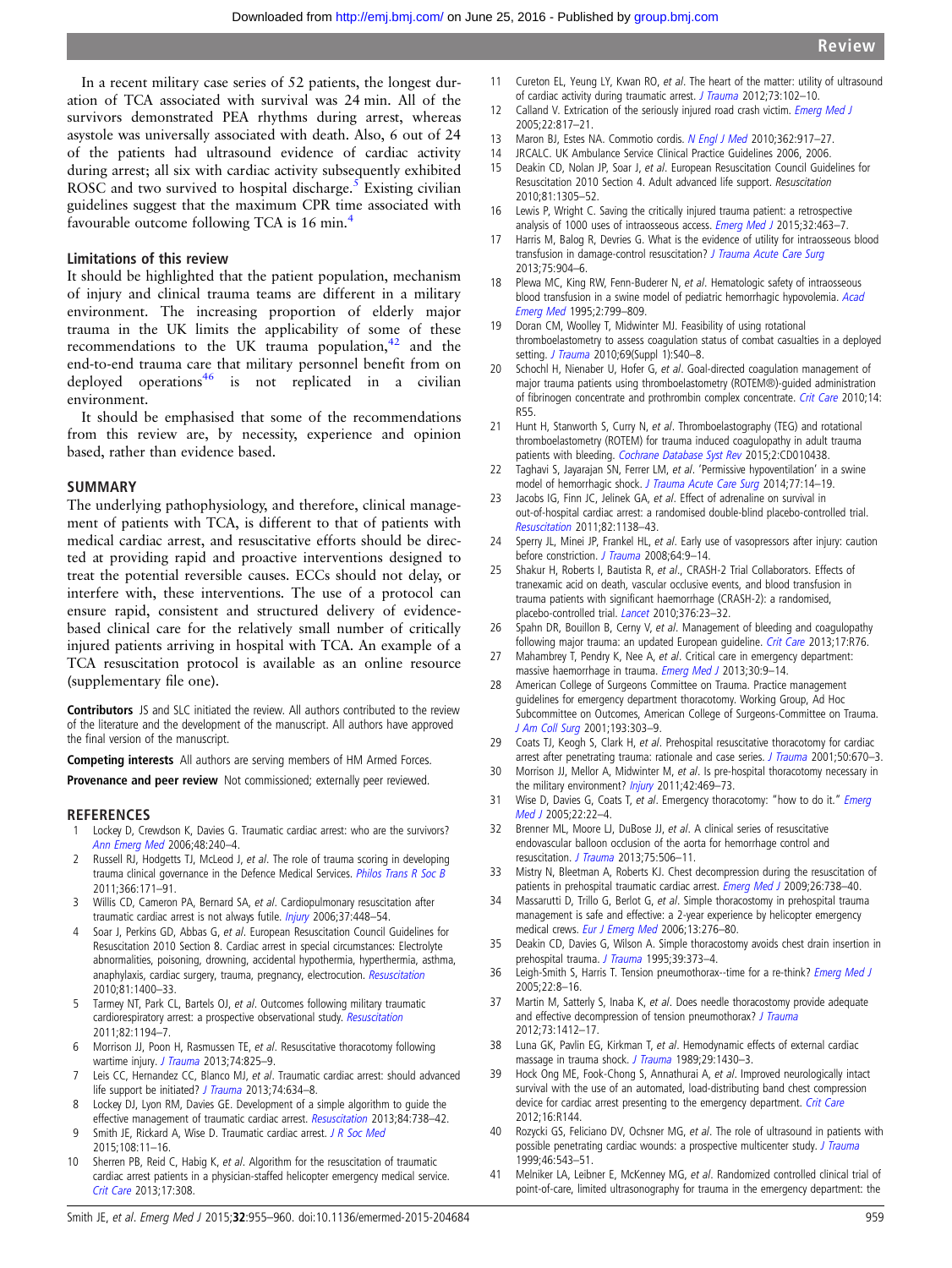<span id="page-5-0"></span>first sonography outcomes assessment program trial. [Ann Emerg Med](http://dx.doi.org/10.1016/j.annemergmed.2006.01.008) 2006;48:227–35.

- 42 Davies TJ, Nadin MN, McArthur DJ, et al. Hospex 2008. [J R Army Med Corps](http://dx.doi.org/10.1136/jramc-154-03-17) 2008;154:195–201.
- 43 Dubose J, Rodriguez C, Martin M, et al. Preparing the surgeon for war: present practices of US, UK, and Canadian militaries and future directions for the US military. [J Trauma](http://dx.doi.org/10.1097/TA.0b013e3182754636) 2012;73:S423–30.
- 44 Tai NR, Russell R. Right turn resuscitation: frequently asked questions. J R Army Med Corps 2011;157:S310–4.
- 45 Hopson LR, Hirsh E, Delgado J, et al. Guidelines for withholding or termination of resuscitation in prehospital traumatic cardiopulmonary arrest. [J Am Coll Surg](http://dx.doi.org/10.1016/S1072-7515(03)00229-1) 2003;196:475–81.
- 46 Hettiaratchy S, Tai N, Mahoney P, et al. UK's NHS trauma systems: lessons from military experience. [Lancet](http://dx.doi.org/10.1016/S0140-6736(10)60622-8) 2010;376:149-51.